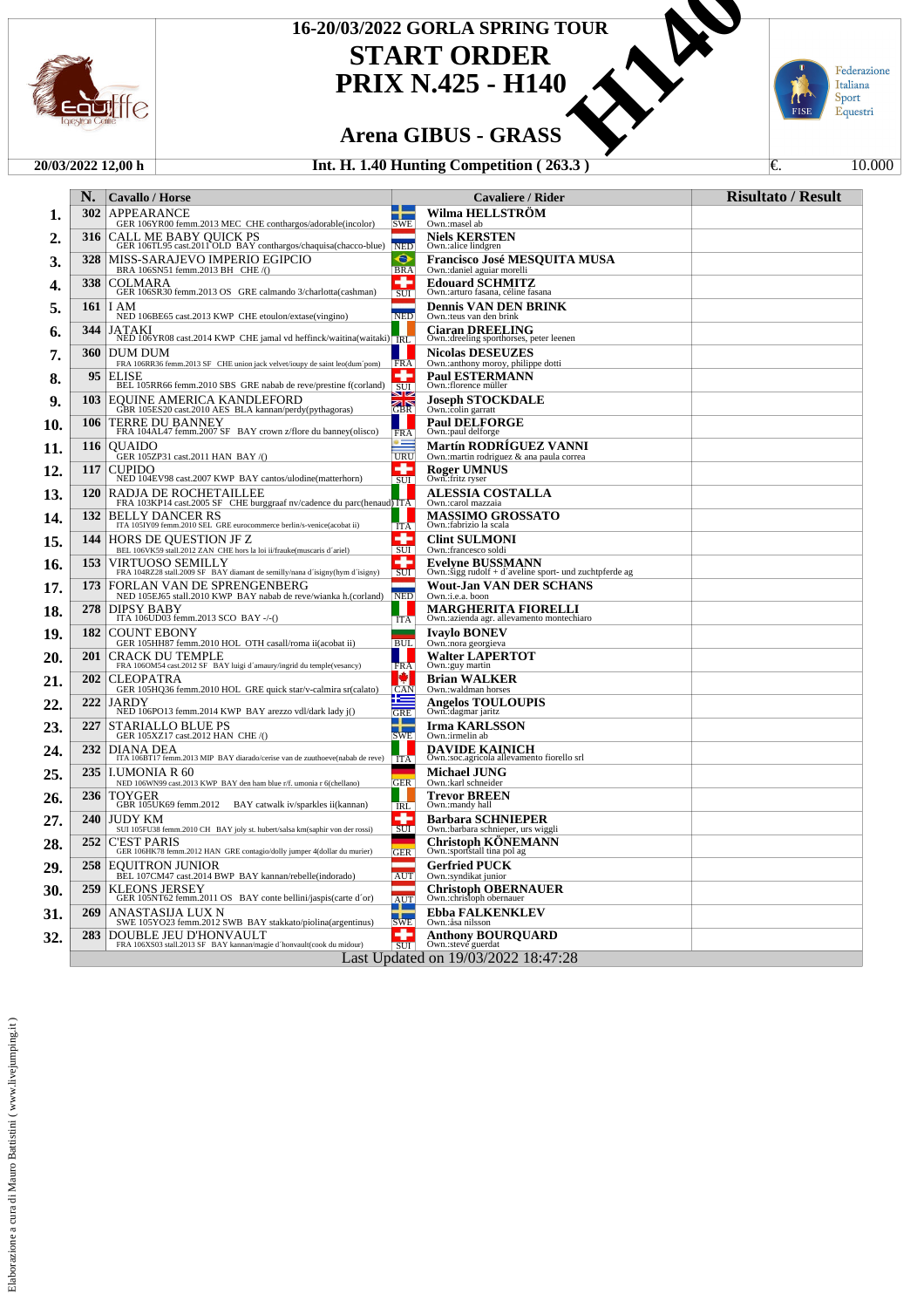

# 16-20/03/2022 GORLA SPRING TOUR<br>
START ORDER<br>
PRIX N.427 - H135<br>
Arena JUMPING<br>
35 Competition Against the clock - Jump Off (238.2.2)

**START ORDER PRIX N.427 - H135**

### **Arena JUMPING**

### **20/03/2022 9,30 h Int. H. 1.35 Competition Against the clock - Jump Off ( 238.2.2 )** €. 4.000

Federazione Italiana<br>Sport<br>Equestri π FISE

|     | N.   | Cavallo / Horse                                                                                                                            |                              | Cavaliere / Rider                                                   | <b>Risultato / Result</b> |
|-----|------|--------------------------------------------------------------------------------------------------------------------------------------------|------------------------------|---------------------------------------------------------------------|---------------------------|
| 1.  | 374  | <b>HERTOG JAN</b><br>NED 105ZC53 cast.2012 KWP CHE der senaat 111/uletta rigoletta(faldo)IRL                                               |                              | <b>Ciaran DREELING</b><br>Own.:dreeling sporthorses                 |                           |
| 2.  | 381  | <b>BACCHUS D'ECAMES</b><br>FRA 105ZZ42 cast.2011 SF BAY rock 'n roll semilly/unie du chateau(1'arc de triom FRA                            |                              | Ewen CHINA<br>Own.:florence cantelaube                              |                           |
| 3.  | 337  | OVANNA DW<br>BEL 107JQ24 femm.2014 BWP BAY jamal vd heffinck/believe-pascual(baloubet du roue                                              | <b>GER</b>                   | <b>Simone BLUM</b><br>Own.:karel cox horses byba                    |                           |
| 4.  | 467  | CHILLI CAT<br>GER 104JB09 femm.2009 OLD BAY christ/verb.pr.st hauptstutbuch chari(cayetano l) SWE                                          | - 1                          | Linda HEED<br>Own.: kristina refstange                              |                           |
| 5.  | 462  | <b>HENRY W</b><br>IRL 106VX83 cast.2014 ISH BAY emerald/heide 17(quantum)                                                                  | <b>GER</b>                   | <b>Christoph KONEMANN</b><br>Own.:sportstall tina pol ag            |                           |
| 6.  | 460  | <b>HE ELMI</b><br>NED 107DV79 femm.2012 KWP BAY verdi/m.elmi(silvio i)                                                                     | <b>NED</b>                   | <b>Patrick VAN DER SCHANS</b><br>Own.:siem kat                      |                           |
| 7.  | 389  | <b>JIVA DE SEPTON</b><br>BEL 104FC55 femm.2009 BWP BAY viking (e.t)/diva de septon(orlando)                                                | ÷<br>SUI                     | <b>Jessica HIRT</b><br>Own.:anklin fareeda                          |                           |
| 8.  | 468  | $\begin{array}{c} \mbox{CON GRAZIA CS} \\ \mbox{SUI 106ZH31 femm.2013 CH} \quad BAY \ \mbox{con air}\ 7/\mbox{genesis(gajus)} \end{array}$ | 4<br>SUI                     | Elian BAUMANN<br>Own.:celine starbanov                              |                           |
| 9.  | 472  | <b>BRAMIN</b><br>POL 105JS16 cast.2008 PZH BAY contendor/brawura(landos)                                                                   | <b>ITA</b>                   | ANTONINO SOTTILE<br>Own.:sottile antonino                           |                           |
| 10. | 473  | O ROCKABILLY<br>BEL 107RA88 cast.2014 BWB GRE rock 'n roll semilly/k - coldplay(replay)                                                    | <b>ITA</b>                   | DAVIDE KAINICH<br>Own.: vanessa pfurtscheller                       |                           |
| 11. | 479  | GACARLA VDL<br>NED 105VW72 femm.2011 KWP BAY arezzo vdl/bacarla vdl(indoctro) POL                                                          |                              | <b>Dawid KUBIAK</b><br>Own.:brzezinska-blaszczak joanna             |                           |
| 12. | 480  | <b>ENFIN DES BLES</b><br>FRA 106VY31 stall.2014 SF BAY von chacco ixe/maccabee(metteur)                                                    | C<br>$\overline{\text{SUI}}$ | <b>Barbara SCHNIEPER</b><br>Own.:liliane fromer                     |                           |
| 13. | 481  | <b>BRAVEHEART JUMP</b><br>GER 105XW97 stall.2013 OS GRE balou du rouet/wasa i(calido i)                                                    | <b>GER</b>                   | <b>Harm LAHDE</b><br>Own.: elmgestüt drei eichen gmbh               |                           |
| 14. | 488  | CAGNO<br>GER 106MQ36 cast.2011 HOL BAY casall/penelope vi()                                                                                | שוצ<br>K<br><b>GBR</b>       | Jason SMITH<br>Own.:marian miduch                                   |                           |
| 15. | 372  | ALPHA'M Z<br>BEL 106HU87 cast.2014 ZAN BAY arko iii/dientje m z(douglas)                                                                   | AUT                          | <b>Benjamin SAURUGG</b><br>Own.:stutteri alfarvad a/s               |                           |
| 16. | 489  | NADAL Z<br>BEL 104YD82 cast.2009 ZAN BAY namelus r/valencia(calvados)                                                                      | <b>GER</b>                   | <b>Hans-Dieter DREHER</b><br>Own.:daz horses ag                     |                           |
| 17. | 490  | EXCALIBUR BELLE 3 Z<br>BEL 106UM51 stall.2014 ZAN BAY elvis ter putte/bonnibelle(carnute) FRA                                              |                              | <b>Paul DELFORGE</b><br>Own.:didier reffet                          |                           |
| 18. | 492  | <b>OGANDROS PS</b><br>GER 107ET55 cast.2015 OS GRE ogano sitte/condorette(contendros 2) GER                                                |                              | <b>Patrick STUHLMEYER</b><br>Own.: gestüt lewitz                    |                           |
| 19. | 493  | <b>COOL SPEEDY S</b><br>GER 106SX58 femm.2014 WES OTH cascadello/samowar(askari 173) GER                                                   |                              | <b>Michael VIEHWEG</b><br>Own.:michael viehweg                      |                           |
| 20. | 495. | <b>BACCARY</b><br>GER 105XX86 femm.2013 HAN CHE/()                                                                                         | FRA                          | <b>Cvril BOUVARD</b><br>Own.:s.a. soleal stables                    |                           |
| 21. | 496  | <b>GFE UP TO YOU</b><br>FRA 104ML98 stall.2008 SF BAY calvaro f.c./olisca(olisco)                                                          | FRA                          | <b>Ramatou OUEDRAOGO</b><br>Own.:s.a.s. groupe france elevage       |                           |
| 22. | 497  | COME AWAY FLAMINGO Z<br>FRA 106SH62 femm.2014 ZAN BAY cardento/republica(dollar du murier)                                                 | H.<br><b>FRA</b>             | <b>Marc DILASSER</b><br>Own.:s.a.r.l. zestable                      |                           |
| 23. | 498  | <b>ORNAAT V</b><br>BEL 107NO50 cast.2014 NWB BAY ut majeur de brecey/()                                                                    | AUT                          | <b>Gerfried PUCK</b><br>Own.:syndikat ornaat v                      |                           |
| 24. | 379  | COMO<br>GER 105KT78 cast.2010 HOL BAY cassini ii/orchidee xxix(ramirado)                                                                   | ۰<br>$\sqrt{SU(1)}$          | Fabia SCOLA PINTO<br>Own.:fabia scola pinto                         |                           |
| 25. | 384  | SCAMPALO<br>GER 105CW59 cast.2009 BAV BAY stalypso/wajana(acord ii)                                                                        | <b>GER</b>                   | Katharina MUHLBAUER<br>Own.:mühlbauer, katharina                    |                           |
| 26. | 385  | GILLY RISK<br>NED 105AM61 femm.2011 KWP OTH spartacus tn/all risk b(numero uno)                                                            | <b>GER</b>                   | Anna ORTMANN<br>Own.:blum, anna                                     |                           |
| 27. | 393  | CLARISSA VAN DE HELLE<br>GER 105WX27 femm.2013 HOL BAY contadoro/zara ix(casall)                                                           | ÷<br><b>SUI</b>              | Elin OTT<br>Own.:albert konrad                                      |                           |
| 28. | 399  | ALEA MARATHON<br>FRA 105AX53 femm.2010 SF CHE mylord carthago*hn/kolea du chateau(allegreto) BRA                                           | ⊖                            | Francisco José MESOUITA MUSA<br>Own.: daniel aguiar morelli         |                           |
| 29. | 405  | DOC DI VALMARINA<br>ITA 107OX91 stall.2013 MIP CHE action breaker/nicole di villa emilia(silvano)                                          | $TT\Delta$                   | <b>MARIO ROTA</b><br>$Q_{W}$ cortage un                             |                           |
| 30. | 424  | GRACIA CANTATE<br>NED 105QM56 femm.2011 KWP GRE vdl zirocco blue/cantate(cantos)                                                           | ۰<br>SUI                     | Daphne HUHNHOLZ<br>Own.:daphne huhnholz                             |                           |
| 31. | 435  | CHAMPAGNE DU SOLEIL<br>FRA 106NK11 cast.2012 SF BAY balou du rouet/katalina gringa(cacao courcelle)                                        | URU                          | <b>Martín RODRIGUEZ VANNI</b><br>Own.:martín rodríguez vanni        |                           |
| 32. | 436  | CLEAR LOVE Z<br>BEL 106ZO82 femm.2012 ZAN GRE clarimo/capsil d(ultimo van ter moude)                                                       | ÷<br>SUI                     | <b>Roger UMNUS</b><br>Own.:martina lehr                             |                           |
| 33. | 274  | VIRGOLA SAURA<br>ITA 106KF89 femm.2014 MIP CHE babalou de ligny/estimada sia(olympique london) LBN                                         | as i                         | Roger CHAMMAS<br>Own.:palmas federico                               |                           |
| 34. | 437  | SOLEIL D'AVELINE<br>SUI 106VJ09 femm.2013 CH BAY/()                                                                                        | ÷<br>SUI                     | <b>Evelyne BUSSMANN</b><br>Own.:d'aveline sport- und zuchtpferde ag |                           |
| 35. | 438  | CHUCK BERRY<br>SWE 107CO24 cast.2011 SWB BAY cyklon 1083/chaka khan(irco marco)                                                            | <br><b>SWE</b>               | <b>Irma KARLSSON</b><br>Own.:emelie nilsson                         |                           |
| 36. | 451  | ANIMINUTE<br>GBR 105RH90 femm.2010<br>BAY winningmood/aniway(animo)                                                                        | <b>BUL</b>                   | Eliza CHOLAKOVA<br>Own.:primex sport horses ltd.                    |                           |
|     |      |                                                                                                                                            |                              | Last Updated on 19/03/2022 18:46:44                                 |                           |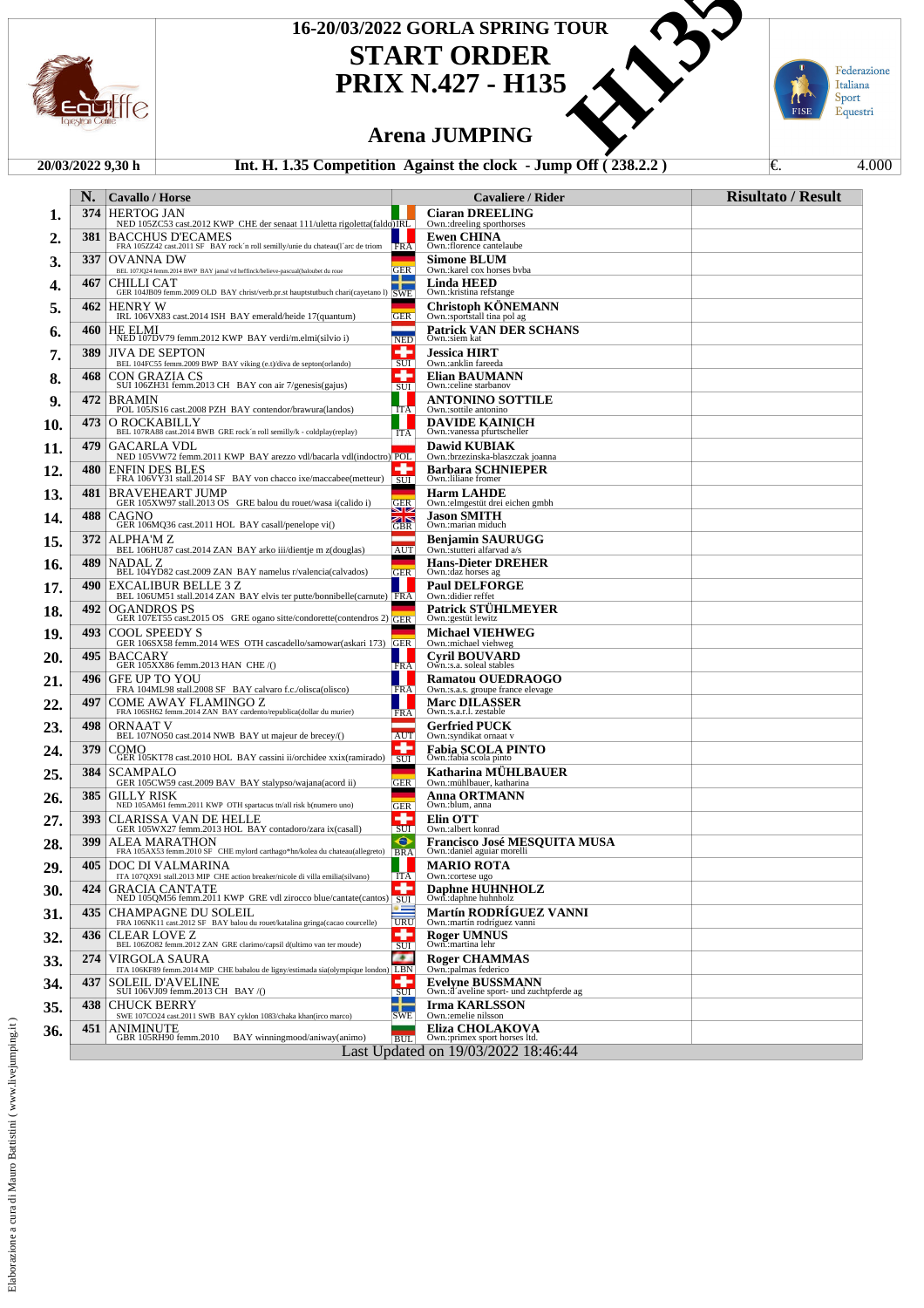

## **START ORDER** 16-20/03/2022 GORLA SPRING TOUR<br>
START ORDER<br>
PRIX N.428 - H125<br>
Arena EQUINOXE<br>
25 Competition Against the clock - Jump Off (238.2.2)

**PRIX N.428 - H125**



### **Arena EQUINOXE**

#### **20/03/2022 10,15 h Int. H. 1.25 Competition Against the clock - Jump Off ( 238.2.2 )** €. 1.000

|     | N.   | <b>Cavallo / Horse</b>                                                                                                                                         |                 | <b>Cavaliere / Rider</b>                                                        | <b>Risultato / Result</b> |
|-----|------|----------------------------------------------------------------------------------------------------------------------------------------------------------------|-----------------|---------------------------------------------------------------------------------|---------------------------|
| 1.  | 484  | <b>JOEP</b><br>NED 106MR73 femm.2014 KWP BAY otangelo/aprilsina(kojak)                                                                                         | Ð<br><b>MEX</b> | <b>Fernando MARTINEZ SOMMER</b><br>Own.: fernando martinez sommer               |                           |
| 2.  | 486  | <b>BILLY RASPUTIN</b>                                                                                                                                          | ы∞<br>GBR       | <b>William FUNNELL</b>                                                          |                           |
| 3.  | 416  | GBR 107CB52 femm.2014 AES BAY billy congo/pikeur calanda(san patrignano cassini)<br>KEVLAR DE LOI<br>NED 107CQ85 femm.2015 KWP GRE dutch design/tiptop(laptop) | <b>IRL</b>      | Own.:the billy stud<br><b>Ciaran DREELING</b><br>Own.:mark williams             |                           |
| 4.  | 494  | HEART BEACH Z<br>BEL 107CP02 femm.2013 ZAN CHE /()                                                                                                             | <b>BUL</b>      | <b>Angel NIAGOLOV</b><br>Own.:miracle eood                                      |                           |
| 5.  | 500  | <b>CASTILLIANO SR</b><br>GER 107MR94 stall.2015 OLD BAY cascadello i/feldmaid()                                                                                | ITA             | SARA PHEDRA KOLLHOF<br>Own.: kollhof sara phedra                                |                           |
| 6.  | 62   | SPATZL <sub>3</sub><br>GER 107NJ53 femm.2015 BAV OTH stakkato gold/questa-bella(quidam de revel)                                                               |                 | <b>Hans-Günther BLUM</b><br>Own.:sportpferde blum gmbh & co.kg                  |                           |
| 7.  | 296  | L'ARC EN CIEL Z<br>FRA 106VS09 stall.2013 ZAN BAY l'arc de triomphe/z resia(san remo) SUI                                                                      | <b>GER</b><br>۰ | <b>Yannick JORAND</b><br>Own.: gian battista lutta                              |                           |
| 8.  | 383. | <b>CINGDOCTRO</b><br>NED 104AG39 cast.2007 KWP OTH indoctro/ufalke(hemmingway)                                                                                 | <b>GER</b>      | Anna BIEDERMANN<br>Own.: anna biedermann                                        |                           |
| 9.  | 386  | BEST OF DU GRAND PRE<br>FRA 105TH04 femm.2011 SF BAY messire ardent/odessa (be)(brownboy)                                                                      | ÷<br>SUI        | <b>Simona EICHKORN</b><br>Own.:sibylle eichkorn                                 |                           |
| 10. | 387  | <b>DIGITALIS</b><br>FRA 106JF22 femm.2013 SF GRE ugano sitte/magie(bonhomme ii)                                                                                | <b>GER</b>      | <b>Louisa PETERSEN</b><br>Own.:benoit visseaux                                  |                           |
| 11. | 394  | DIVICO<br>GER 107DO84 cast.2013 HAN OTH diamant de semilly/vita ix(contender)                                                                                  | -<br><b>NED</b> | <b>Patrick VAN DER SCHANS</b><br>Own.:siem kat                                  |                           |
| 12. | 396  | IEGO DK Z<br>BEL 106QL96 cast.2014 ZAN GRE erco van t roosakker/careful z(carthago z)                                                                          | GER             | <b>Christoph KONEMANN</b><br>Own.:tina pol                                      |                           |
| 13. | 402  | OLIVIER D'ASSCHAUT<br>BEL 106QU30 stall.2014 BWB BAY van gogh/gipsy girl d'09(nonstop) FRA                                                                     |                 | <b>Kevin CANAVESE</b><br>Own.:philippe canavese                                 |                           |
| 14. | 404  | TEMPLEROAD<br>GER 107QZ23 cast.2012 BAY BAY toulouse/aloe(landwind ii b)                                                                                       | <b>ITA</b>      | <b>CAROLA CONTINO</b><br>Own.:soc.agr.agri horses s.s                           |                           |
| 15. | 406  | <b>AIR PICARDIE</b><br>FRA 105QD18 cast.2010 SF CHE alcamera de moyon/la fille de l'air(trophee du ro   ITA                                                    |                 | NICCOLO CONTINO<br>Own.: haras de villers, daniel millet                        |                           |
| 16. | 410  | CRISTALLO DE LA CENSE<br>FRA 105MB79 cast.2012 SF CHE quidam de revel/tyrtee de la cense(diamant de semi                                                       |                 | <b>Candvce FIORI</b><br>Own.:candyce fiori                                      |                           |
| 17. | 421  | <b>EDOARDO DU GOLFE</b><br>FRA 107DJ83 cast.2014 SEL BAY kannan/princess du golfe(quick star) ITA                                                              |                 | DOBRINA D'OTTAVI<br>Own.:pierre cimolai                                         |                           |
| 18. | 422  | ESCORIAL<br>POL 106HJ50 femm.2009<br>GRE clinton/böckmann's espoir(espri)                                                                                      | <b>BUL</b>      | Avrora CHERNEVA<br>Own.:andrius petrovas                                        |                           |
| 19. | 426  | <b>CESENA 2</b><br>GER 106IV05 femm.2010 HOL CHE casall/pueppchen ii(san patrignano corrado)                                                                   | ┰<br><b>SWE</b> | <b>Sofia LARSSON</b><br>Own.:alex vanni                                         |                           |
| 20. | 443  | UTOPY DU ROUET<br>FRA 105MQ98 cast.2008 SF BAY orlando/quelle du rouet(dollar du murier)                                                                       | <b>FRA</b>      | <b>Marie GEORGE</b><br>Own.:yannick fardin                                      |                           |
| 21. | 444  | DE LA FOLIE<br>FRA 106IL81 cast.2013 SF BAY nabab de reve/juste une folie(voltaire) FRA                                                                        |                 | <b>Ewen CHINA</b><br>Own.:florence cantelaube                                   |                           |
| 22. | 452  | <b>MR PURPLE RAIN B</b><br>IRL 106RS69 cast.2013 ISH CHE radolin/rina()                                                                                        | ÷<br>SUI        | <b>Jessica HIRT</b><br>Own.:fareeda anklin                                      |                           |
| 23. |      | <b>461 LONDON'S PETITE PS</b><br>GER 107NG71 femm.2015 HAN BAY london/petit balou(balou du rouet)                                                              | <b>GER</b>      | <b>Simone BLUM</b><br>Own.:sportpferde blum gmbh & co.kg                        |                           |
| 24. | 470  | BRIGITTA<br>ITA 106XB21 femm.2015 SCO BAY sconosciuto/sconosciuto()                                                                                            | <b>ITA</b>      | MARGHERITA FIORELLI<br>Own.: azienda agricola allevamento montechiaro di fiorel |                           |
| 25. | 458  | OLYMPIA VAN DE PADENBORRE<br>BEL 107FS12 femm.2014 BWB BAY baloubet du rouet/dirka van de padenborre(chin chi                                                  | <b>IRL</b>      | <b>Ciaran DREELING</b><br>Own.:philippe berthol                                 |                           |
| 26. | 403  | <b>CHIOUE PS Z</b><br>BEL 106HU91 femm.2014 ZAN BAY crowntano z/celebration v 't ruytershof(quidam de r                                                        | <b>AUT</b>      | <b>Benjamin SAURUGG</b><br>Own.:stutteri alfarvad a/s                           |                           |
| 27. |      | 411 EDALCO B<br>NED 105OG59 cast.2009 KWP OTH verdi/michelle b(laurin holstein)   FRA                                                                          |                 | <b>Ramatou OUEDRAOGO</b><br>Own.: veronique revel                               |                           |
|     |      |                                                                                                                                                                |                 | Last Updated on 19/03/2022 18:48:15                                             |                           |